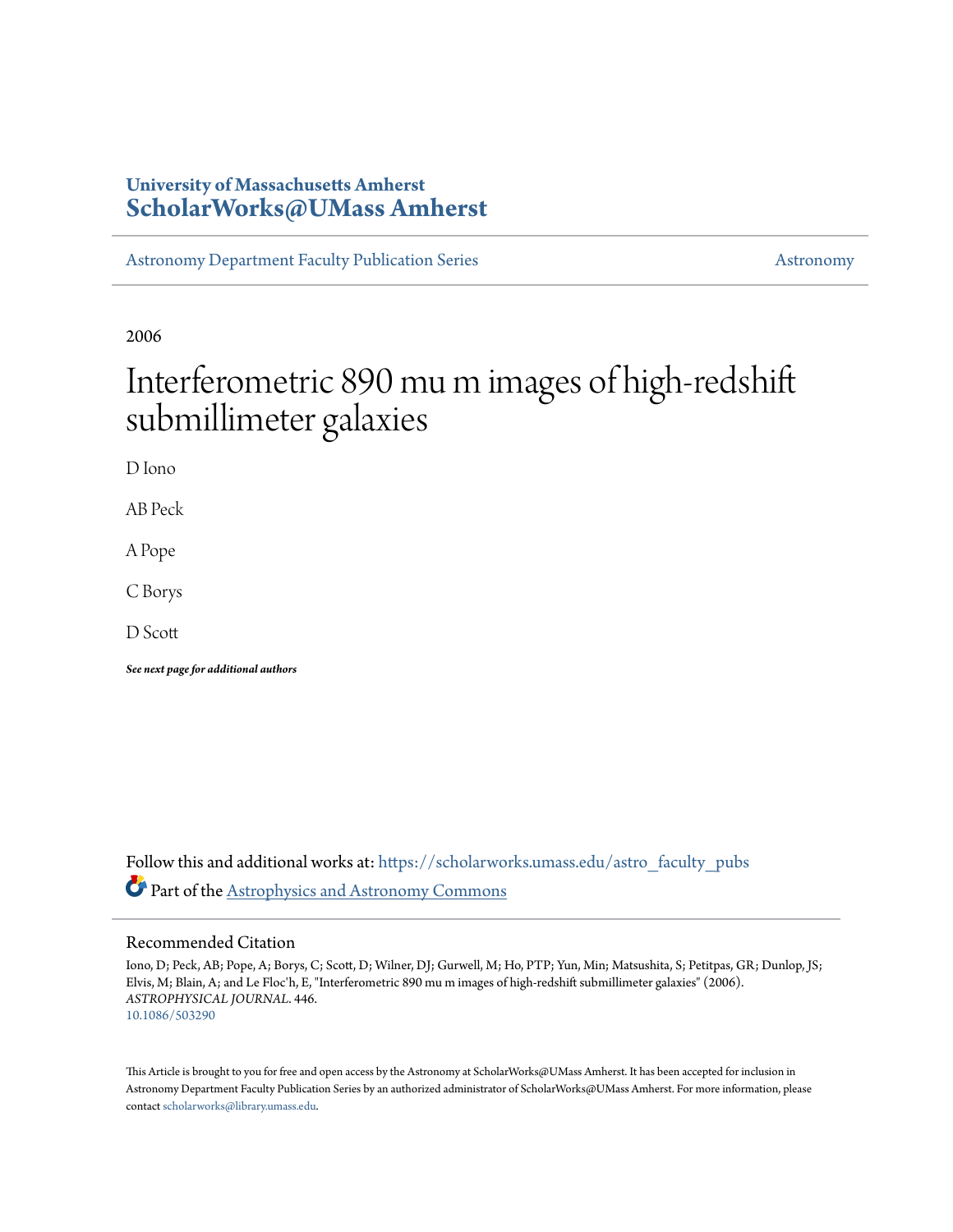#### **Authors**

D Iono, AB Peck, A Pope, C Borys, D Scott, DJ Wilner, M Gurwell, PTP Ho, Min Yun, S Matsushita, GR Petitpas, JS Dunlop, M Elvis, A Blain, and E Le Floc'h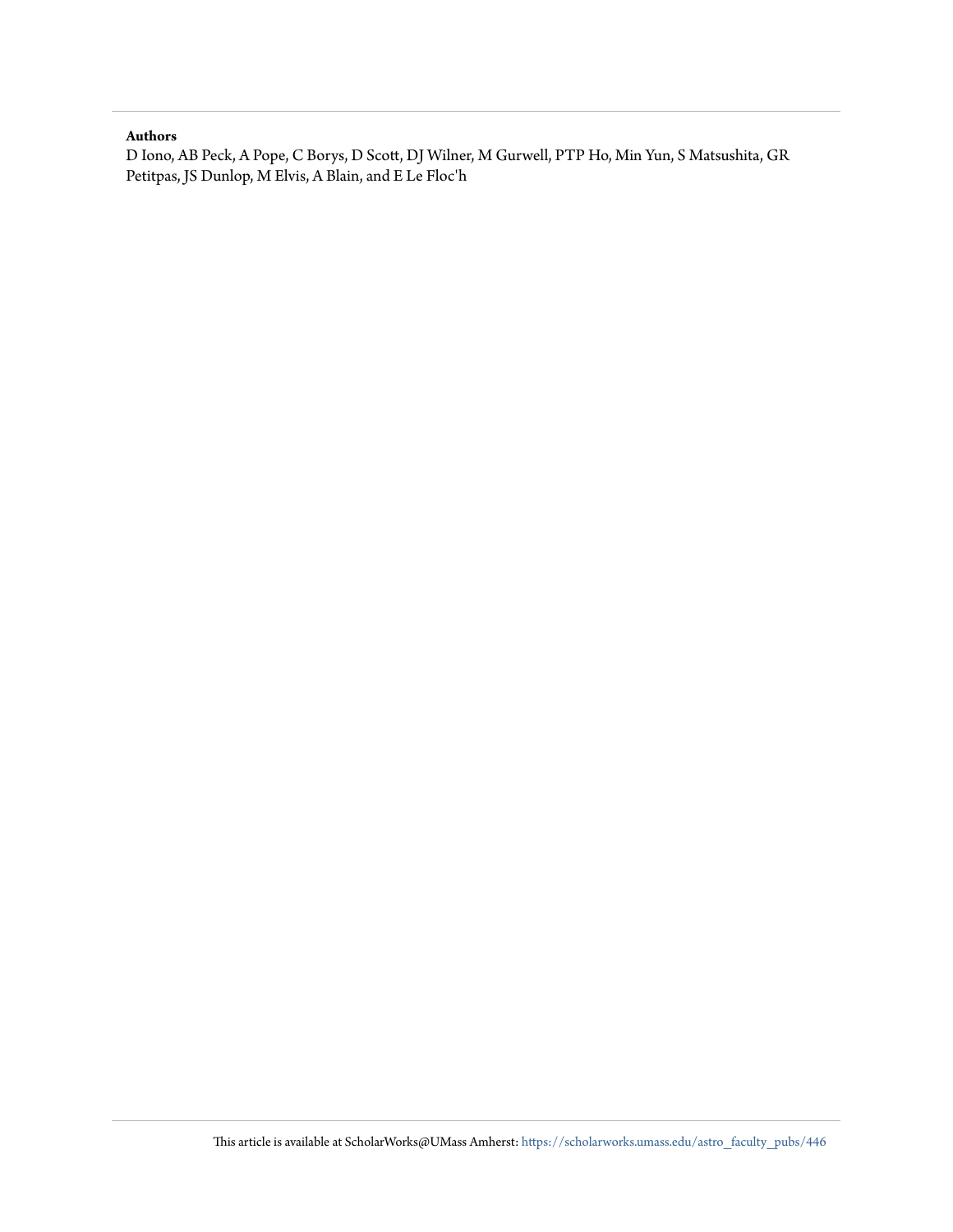## Interferometric  $890\mu$ m Images of High Redshift Submillimeter Galaxies

D. Iono<sup>1,2</sup>, A. B. Peck<sup>1</sup>, A. Pope<sup>3</sup>, C. Borys<sup>4</sup>, D. Scott<sup>3</sup>, D. J. Wilner<sup>1</sup>, M. Gurwell<sup>1</sup>, P. T. P. Ho<sup>1</sup>, M. S. Yun<sup>5</sup>, S. Matsushita<sup>6</sup>, G. R. Petitpas<sup>1</sup>, J. S. Dunlop<sup>7</sup>, M. Elvis<sup>1</sup>, A. Blain<sup>4</sup>, E. Le  $Floc'h<sup>8</sup>$ 

#### ABSTRACT

We present high resolution  $890\mu$ m images of two 20 mJy submillimeter galaxies, SMMJ123711+622212 and MIPS J142824.0+352619, obtained using the Submillimeter Array (SMA). Using submillimeter interferometric observations with an angular resolution of 2''.5, the coordinates of these high redshift sources are determined with an accuracy of 0. The new SMA data on SMMJ123711+622212 reveal an unresolved submm source offset to the east by  $0\rlap{.}^{\prime\prime}8$  from an optical galaxy found in deep HST images, suggesting either a large galaxy with a dusty central region, or an interacting galaxy system. The SMA image of hyper-luminous  $(L_{\text{FIR}} = 3.2 \times 10^{13} \text{ L}_{\odot})$  source MIPS J142824.0+352619 provides a firm upper limit to the source size of  $\leq 1\rlap{.}''2$ . This constraint provides evidence that the foreground lens is only weakly affecting the observed high FIR luminosity.

Subject headings: galaxies: formation, galaxies: starburst, cosmology: observations, galaxies: high redshift, submillimeter

<sup>1</sup>Harvard-Smithsonian CfA, 60 Garden St., Cambridge, MA 02138

<sup>2</sup>National Astronomical Observatory of Japan, 2-21-1 Osawa, Mitaka, Tokyo 181-8588; d.iono@nao.ac.jp

<sup>3</sup>Dept. of Physics & Astro., UBC, Vancouver, BC, V6T 1Z1

<sup>4</sup>California Institute of Technology, Pasadena, CA 91125

<sup>5</sup>Dept. of Astronomy, Univ. of Mass., Amherst, MA 01003

<sup>6</sup>Academia Sinica Institute of Astronomy and Astrophysics, P.O. Box 23-141, Taipei 106, Taiwan, R.O.C.

<sup>7</sup> Institute for Astronomy, University of Edinburgh, Royal Observatory, Blackford Hill, Edinburgh EH9 3HJ

<sup>8</sup>Steward Observatory, 933 N. Cherry Ave, Tucson, AZ 85721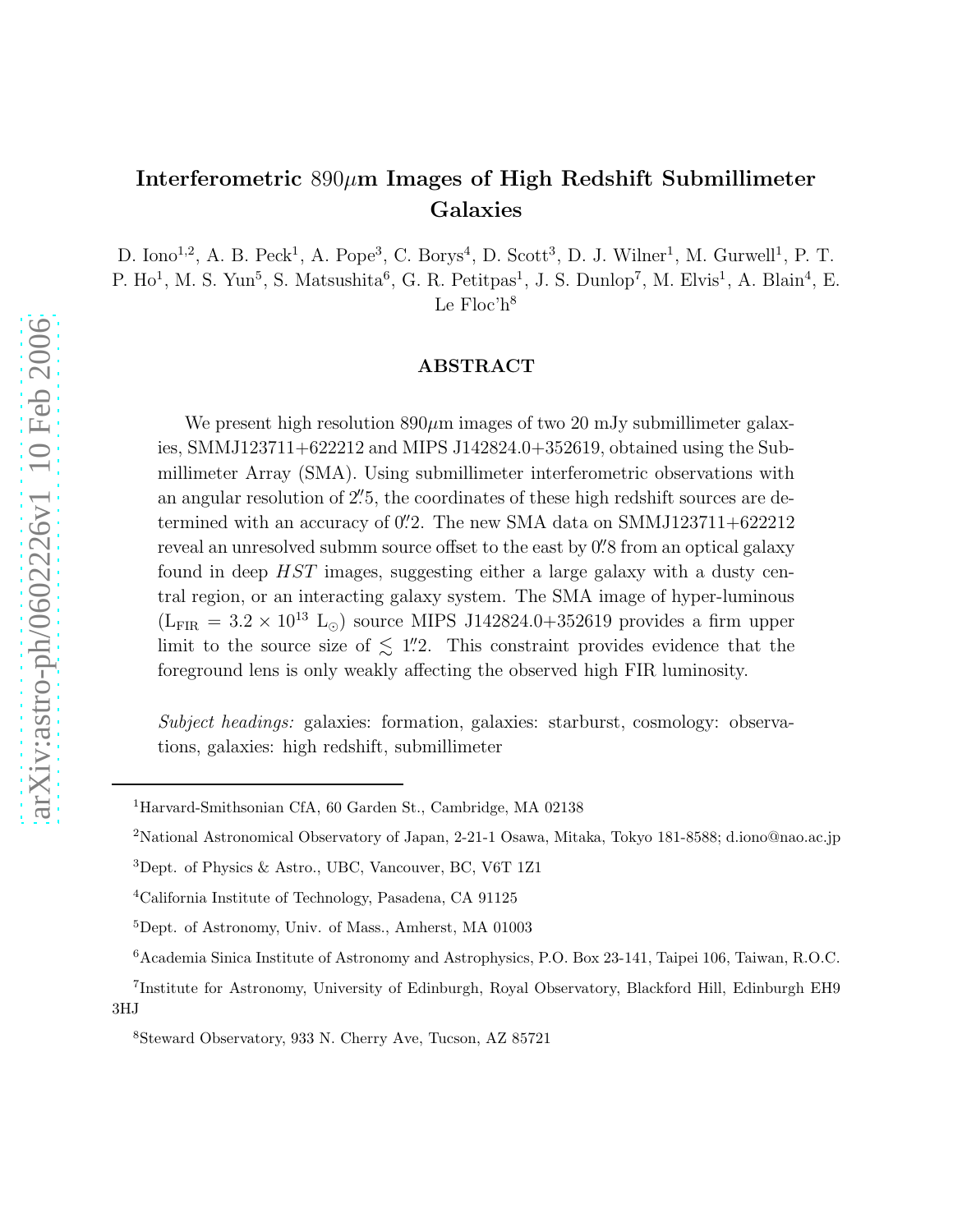#### 1. Introduction

The discovery of high redshift submillimeter sources has significantly improved our understanding of the star formation history in the early universe. Negative k-correction allows observation of the thermal dust emission at  $850\mu$ m almost independent of the redshift up to z ∼ 10 (Blain et al. 2002). Deep observations using the SCUBA bolometer on the James Clerk Maxwell Telescope (JCMT) have unveiled the presence of distant submm sources (Smail, Ivison & Blain 1997; Barger et al. 1998; Hughes et al. 1998; Eales et al. 2000; Cowie, Barger & Kneib 2002; Scott et al. 2002; Borys et al. 2003; Webb et al. 2003; Wang, Cowie & Barger 2004). The primary origin of the submm emission is believed to be the reprocessed dust emission from newborn stars in young galaxies. While these discoveries are attended by a great number of high resolution follow-up optical/NIR imaging studies, the 14′′ resolution of the JCMT at  $850\mu m$  yields a large error circle which is too coarse for a precise determination of the optical/NIR counterparts to these sources. Deep optical imaging typically shows several optical/NIR sources within the SCUBA beam. To date, the most successful ways to obtain precise astrometry on the target are to obtain high resolution, deep 1.4 GHz radio images (Ivison et al. 1998; Barger, Cowie & Richards 2000; Chapman et al. 2001; Ivison et al. 2002; Dunlop et al. 2004), or to obtain interferometric 1.3 mm continuum images (e.g. Downes et al. 1999). The former, however, does not identify robust optical/NIR counterparts for all of the sources, revealing counterparts for  $\sim 75\%$  of the  $S_{850\mu\rm m} > 5 \,\rm mJy$ sources with  $S_{1.4\text{GHz}} > 30 \mu \text{Jy}$  (e.g. Ivison et al. 2002; Chapman et al. 2003; Borys et al. 2004; Greve et al. 2004; Wang, Cowie & Barger 2004). Precise astrometry obtained using mm or submm interferometers can unambiguously identify the correct counterpart for the remaining radio-faint sources, and sources with multiple radio counterparts. High angular resolution submm observations also allow us to understand the true nature of the submm sources with established optical counterparts in which gravitational lensing is a possibility.

We present recent Submillimeter Array (SMA; Ho, Moran & Lo 2004) detections of two  $S_{850\mu m}$  ~ 20 mJy sources, SMMJ123711+622212 (hereafter GN 20; Pope et al. 2005) and MIPS J142824.0+352619 (hereafter MIPS-J1428; Borys et al. 2005). The 20.3 mJy source GN 20 was discovered in the recent SCUBA observations of the GOODS North Field (Giavalisco et al. 2004). GN 20, with its  $10\sigma 850\mu$ m detection (Pope et al. 2005) and  $5\sigma$ 1.3 mm detection at IRAM PdBI (Pope et al. in preparation) make this one of the strongest submm sources discovered to date. It has very weak radio and undetectable  $450\mu$ m emission, suggesting it lies at high redshift. MIPS-J1428 was discovered in the Spitzer MIPS images of the NDWFS Boötes field (Jannuzi & Dey 1999; Soifer et al. 2004). It was detected (Borys et al. 2005) at  $350\mu$ m using SHARC-II (Dowell et al. 2003) on the CSO, 1.4 GHz radio continuum at the VLA, and subsequent followup observations (Borys et al. 2005) revealed that it is an extremely luminous  $(3.2 \pm 0.7) \times 10^{13}$  L<sub>☉</sub> starburst dominated galaxy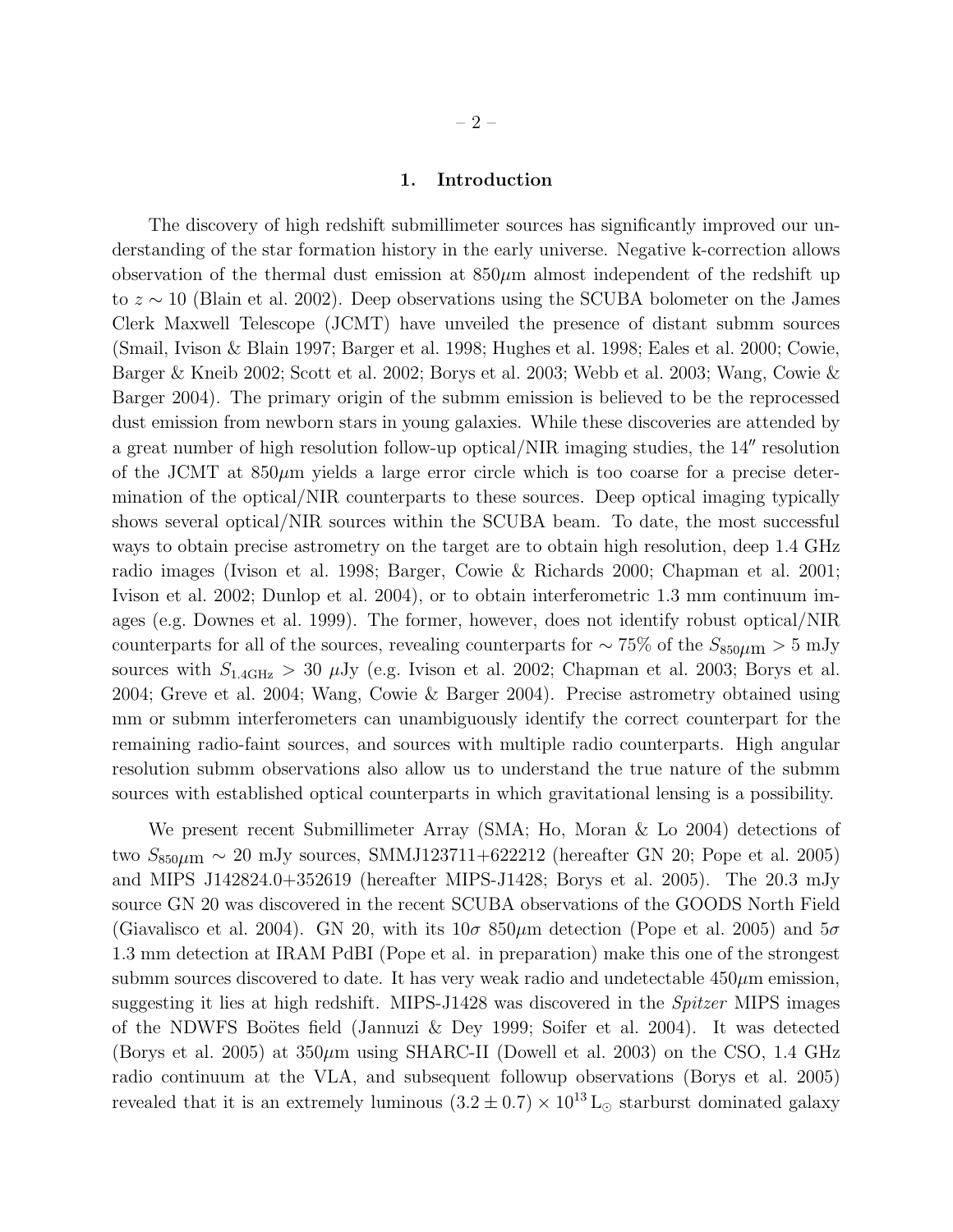at  $z = 1.325$ . Recent Keck-DEIMOS spectroscopy has revealed a  $z = 1.034$  galaxy directly aligned with MIPS-J1428 (Borys et al. 2005), possibly lensing it. High angular resolution submm observations allow us to determine whether or not the submm emission is coincident with the optical emission, and thereby search for any evidence for amplification of the FIR luminosity by gravitational lensing. We adopt  $H_0 = 70 \text{ km s}^{-1} \text{ Mpc}^{-1}$ ,  $\Omega_m = 0.3$ ,  $\Omega_{\Lambda} = 0.7$ .

#### 2. Observation and Data Reduction

GN 20 was observed on February 20 (track 1) and March 5, 2005 (track 2), and MIPS-J1428 was observed on March 8 (track 3) and April 4 (track 4), 2005 using 5 – 7 antennas in the compact configuration of the SMA. The SIS receivers were tuned to a center frequency of 342.883 GHz in the upper sideband (USB), yielding 332.639 GHz in the lower sideband (LSB). This tuning frequency was chosen to facilitate the receiver tuning and to achieve the optimal receiver performance. The target coordinates were obtained from the 1.3 mm IRAM PdBI detection of GN 20 ( $\alpha$  (J2000) =  $12^h37^m11.88^s$ ,  $\delta$  (J2000) =  $62^{\circ}22'12''200$ ; Pope et al. in preparation), and the position of the proposed MIR galaxy of MIPS-J1428  $(\alpha$  (J2000) = 14<sup>h</sup>28<sup>m</sup>24.10<sup>s</sup>,  $\delta$  (J2000) = 35°26'19".00; Borys et al. 2005). All tracks were taken under good atmospheric opacity (i.e.  $\tau_{225} = 0.04 - 0.08$ ).

The SMA data were calibrated using the Caltech software package MIR, modified for the SMA. Antenna based passband calibration was done using all of the planets and bright QSOs observed in a given track. For GN 20, antenna based time-dependent phase calibration was done using 1153+495, a 0.7 Jy QSO 14<sup>°</sup> away from the target. In addition, a 0.6 Jy QSO near GN 20,  $1048+717$  ( $14°$  from GN 20,  $23°$  from  $1153+495$ ) was observed for a total of 12 minutes during each track. The detection of 1048+717 at the phase center empirically verifies and constrains the accuracy of the phase calibration referenced to 1153+495 (see §3). Similarly for the MIPS-J1428 tracks, two QSOs 1310+323 (0.6 Jy; 16° away from MIPS-J1428) and 1635+381 (1.0 Jy; 25◦ away from MIPS-J1428) were used together to calibrate the time dependent phase, and  $1419+543$  (0.4 Jy; 3 $\degree$  away from MIPS-J1428) was used to check the astrometry. Finally, absolute flux calibration was performed using Callisto and Mars. Imaging was carried out in MIRIAD (Sault, Teuben & Wright 1995). Maximum sensitivity was achieved by adopting natural weighting, which gave a synthesized beam size of  $2\overset{\prime\prime}{.}9 \times 2\overset{\prime\prime}{.}2$  (P.A. = 12.2°) for GN 20 and  $2\overset{\prime\prime}{.}6 \times 2\overset{\prime\prime}{.}4$  (P.A. = -47.2°) for MIPS-J1428. The rms noise after combining the two sidebands in two tracks was 2.1 mJy (GN 20) and 2.2 mJy (MIPS-J1428).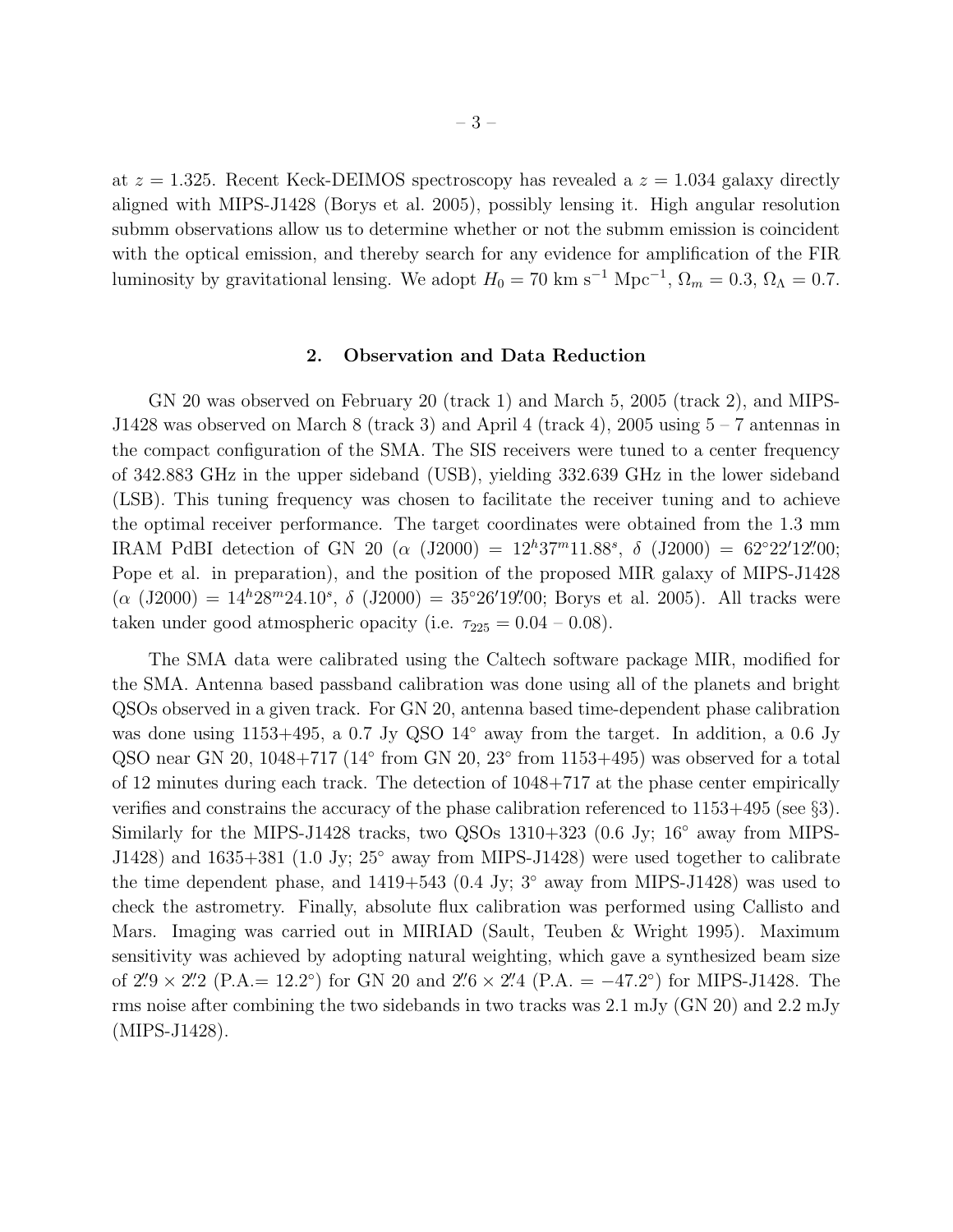#### 3. Results and Discussion

#### 3.1. SMMJ123711+622212 (GN 20)

The SMA image of GN 20 is shown in Figure 1 (a). The real part of the visibility amplitudes do not decline as a function of projected baseline length, indicating that the emission is not spatially resolved (Figure 2). The upper limit on the source size is 1.'2. The derived total flux from a point source model is  $22.9 \pm 2.8$  mJy, consistent with the  $890 \mu m$  flux of 18.1 mJy extrapolated from the SCUBA  $850\mu$ m flux of  $20.3 \pm 2.1$  mJy (Pope et al. 2005). The derived coordinates for GN 20 are  $\alpha$  (J2000) =  $12^h37^m11.92^s$ ,  $\delta$  (J2000) =  $62^{\circ}22'12''10$ , with statistical uncertainties in the fit of  $0''$  for both  $\alpha$  and  $\delta$ . These are consistent with estimated errors of ~ 0'.'11 in  $\alpha$  and ~ 0'.'15 in  $\delta$  from a 10 $\sigma$  detection and a beam of 2'.'9 × 2'.'2.

In order to check the robustness of our phase calibration and to estimate the systematic uncertainties in the SMA astrometry, we have imaged the test QSO (1048+717) using the same phase calibration we used to map GN 20. The resultant QSO map after adding the two sidebands and two tracks is shown in Figure 1 (a)(inset). A point source fit to the visibilities of 1048+717 gave a positional offset from the phase center of  $\Delta \alpha = 0''$ .  $01 \pm 0''$ . and  $\Delta\delta = 0\rlap{.}^{\prime\prime}06 \pm 0\rlap{.}^{\prime\prime}02$ . The coordinates of this and all of the QSOs used in these observations were adopted from the Radio Reference Frame (Johnston et al. 1995), which are accurate to better than 3 mas. Hence the precise detection of 1048+717 at the phase center ensures that our phase calibration referenced to 1154+379 is robust.

As an additional check, we fit a point source model to the visibilities of 1048+717 in each sideband of each track separately. The results show that the offsets from the phase center are consistent among the different sidebands and tracks in R.A. ( $\Delta \alpha = 0''01 - 0''04$ ), and slightly larger in Dec. for track  $2 (\Delta \delta = 0''02 - 0''05)$ , and a factor 10 larger in Dec. for track 1 ( $\Delta \delta \sim 0$ ''.30). The overall average offset from the phase center is  $\Delta \alpha = 0$ ''.02 ± 0.02 and  $\Delta\delta = 0$ . 16 ± 0.14. The uncertainties in Dec. in track 2 are larger than the uncertainties in R.A. due to beam elongation in the north-south direction, while the source of the factor 10 larger error in track 1 is not obvious from the data. These errors are consistent with the uncertainties of  $0''\ll1-0''\ll15$  expected from a maximum baseline error of  $0.1\lambda$  at 230 GHz using a phase calibrator that is 15◦ away from the target. These systematic tests prove the robustness of our phase calibration in each track and lend high confidence to the resulting positional accuracy of  $\lesssim 0$ . in R.A. and  $0$ .  $1 - 0$ . in Dec. for GN 20.

The new astrometric coordinates allow us to compare the submm source with high resolution images in the publicly available deep  $Spitzer \, IRAC$  (Fazio et al. 2004) (Figure 1 (b)) and HST ACS (Ford et al. 1998) (Figure 1 (c)) images of the GOODS North Field. The absolute astrometric accuracy of both of these images is  $\sim$  0". The analytic of the the to the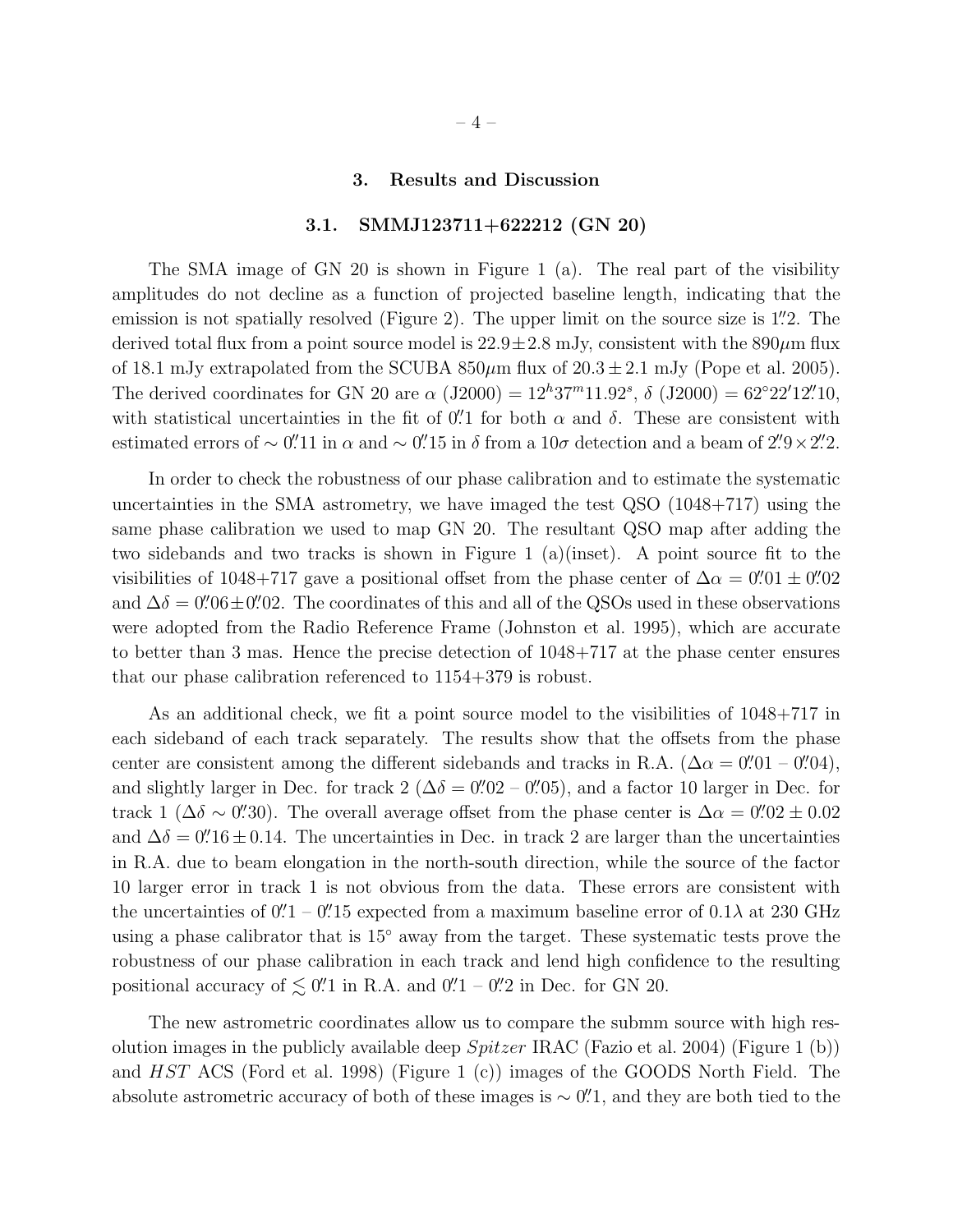coordinate frame defined by the VLA positions in Richards  $(2000)^{1}$ . The IRAC 3.6 $\mu$ m image reveals a source centered  $\langle 0.25 \rangle$  west of the submm coordinates, while the higher resolution  $HST$  V-band image reveals a faint optical source  $0''8$  to the west. From the analysis of available ACS images, it is found that this optical source is a B-dropout galaxy  $(B = 27.2 \pm 0.4,$  $V = 25.2 \pm 0.1$ ,  $i = 24.4 \pm 0.1$ ) which gives constraints on the probable redshift to be  $z \sim 3-4$ . We believe that the 0''.8 offset between the SMA position and the HST position is significant, and there are several possible astrophysical explanations for this difference. The submm emission may arise from part of a large galaxy where  $V$ -band emission is completely obscured. Alternatively, GN 20 might be an interacting system where the optical galaxy is a companion to the dusty, more actively star forming galaxy. Although the observed FIR luminosities are significantly different, the apparent separation of these galaxies (∼ 6 kpc at  $z \sim 3$ ) suggest a close similarity to the Antennae system (NGC 4038/39), where the optical galaxies are separated by 7.5 kpc and most of the starburst activity is occurring in the medium between the two galaxies (e.g. Wang et al. 2004).

GN 20 was suggested to be a two component source, GN 20.1 (20.3 mJy) and GN 20.2 (11.7 mJy), separated by 18′′ (140 kpc) in the low resolution SCUBA image (Pope et al. 2005). The  $890\mu$ m flux agreement between our SMA observation and the SCUBA measurement of GN 20.1 implies that GN 20 may be a two component source. However, the suggested position of GN 20.2 is beyond the half power point of the SMA primary beam, where the sensitivity is reduced by more than a factor of two. Detailed discussion in the context of multi-wavelength observations of this source will be provided in a forthcoming paper (Pope et al. in preparation).

#### 3.2. MIPS J142824.0+352619 (MIPS-J1428)

The SMA map of MIPS-J1428 is shown in Figure 1 (d). The derived total flux is  $18.4 \pm 2.5$  mJy and shows excellent agreement with the  $890 \mu m$  flux of 19.5 mJy extrapolated from the SCUBA 850 $\mu$ m flux of 21.9  $\pm$  1.3 mJy. MIPS-J1428 is not spatially resolved with the 2".5 beam (see Figure 2), and the derived coordinates from a point source fit are  $\alpha$  (2000) = 14<sup>h</sup>28<sup>m</sup>24.06<sup>s</sup>,  $\delta$  (2000) = 35°26'19". The uncertainties in the fit of 0". 1 for both  $\alpha$  and  $\delta$ . The strong 890 $\mu$ m detection allows us to make a higher resolution image using the visibilities of the longest baselines. The resulting  $3\sigma$  unresolved image provides a firm upper limit to the source size of  $\lesssim$  1. 1.22 (10 kpc at  $z = 1.325$ ), which is smaller than the

<sup>&</sup>lt;sup>1</sup>After applying the known positional offset in Dec. of 0. 38 between the GOODS-N images and the VLA catalog positions. See http://data.spitzer.caltech.edu/popular/goods/Documents/ for details.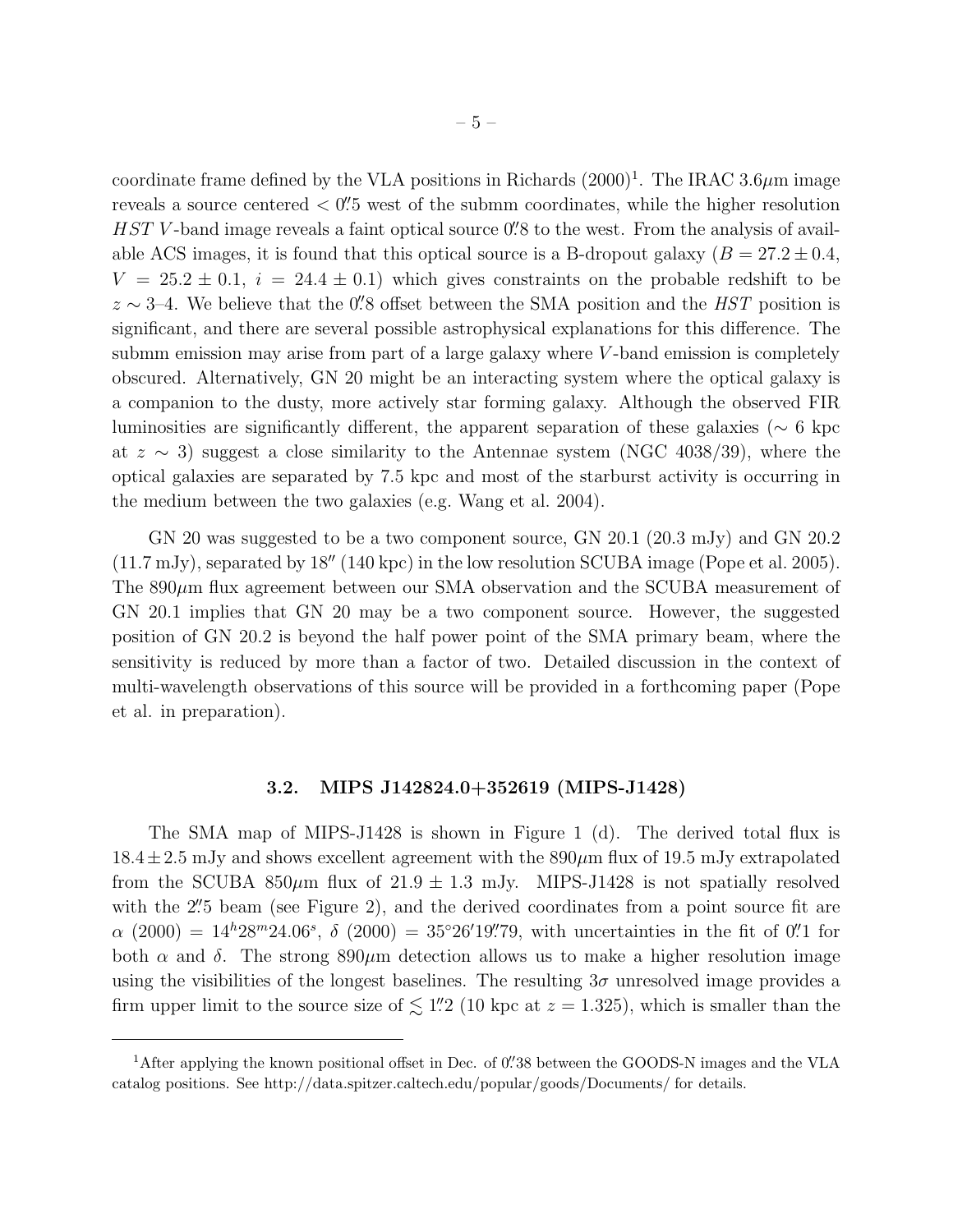size constraint given by the  $\sim$  1".5 VLA 1.4 GHz resolution.

The map of the test QSO 1419+543 after adding the two sidebands and two tracks is shown in Figure 1 (d) (inset). A point source fit to the visibilities gave a positional offset from the phase center of  $\Delta \alpha = 0''.11 \pm 0.05$  and  $\Delta \delta = 0''.23 \pm 0.05$  for 1419+543. As with 1048+717 for GN 20, we fit a point source model to the visibilities of 1419+543 in each sideband of each track separately. The results show that the offsets from the phase center had a wide range of values ( $\Delta \alpha = 0$ ''.04 – 0''.28 and  $\Delta \delta = 0$ ''.13 – 0''.25) with the overall average offset from the phase center of  $\Delta \alpha = 0$ .'' $14 \pm 0.11$  and  $\Delta \delta = 0$ .'' $21 \pm 0.05$ . These uncertainties are larger than those found in 1048+717 for GN 20, and are slightly larger than the uncertainties expected from baseline errors. It is possible that other factors such as image smearing due to large phase noise may have introduced a small error in the source positions. Thus, we assess an uncertainty of  $\sim$  0". 15 in R.A. and  $\sim$  0". 2 in Dec. for MIPS-J1428.

Figure 1 (e) and (f) show the SMA  $890\mu$ m contours of MIPS-J1428 overlaid on the NOAO Deep Wide Field Survey K-band and I-band images. The astrometry of both of these images is tied to the reference frame defined by the USNO-A2.0 catalog, and the typical rms of the residuals is  $0.^{\prime\prime}35$  (Jannuzi et al. 2005). The optical/NIR galaxy seen here is unambiguously the galaxy aligned with the strong submm emission. The accurate astrometry of the submm emission provided by the SMA allows tight constraints on the separation between the bright optical/NIR position, and rules out fainter IRAC sources detected nearby (Borys et al. 2005). Hence MIPS-J1428 could lie directly behind the foreground  $z = 1.034$ galaxy, which would potentially result in a large amplification of the submm source. Borys et al. (2005) use size/luminosity relationships to argue that despite the alignment, the amplification is likely modest since the Einstein ring is of comparable size to the known physical scales of local ULIRGs. Assuming that the lensing is modest, the size is comparable to that of other high-redshift submm sources (Chapman et al. 2004). Using the star-formation rate estimated in Borys et al. (2005), our limit on the angular size,  $\theta$ , of the object, we derive a lower limit on the SFR density of >  $180(\theta/1.2)\mu^{-1}M_{\odot}yr^{-1}kpc^{-2}$  where  $\mu$  is the lensing amplification. This is larger than local ULIRGs (Meurer et al. 1997) and comparable to other high-redshift submm galaxies (Chapman et al. 2004).

#### 4. Summary

We present SMA observations of two 20 mJy submm sources, GN 20 and MIPS-J1428. The positions of the submm sources are determined with  $0''-1$  -  $0''-2$  accuracy with these data, allowing precise identification of the correct optical galaxy counterpart to the bright submm emission in GN 20, and providing evidence that the foreground lens is only weakly affecting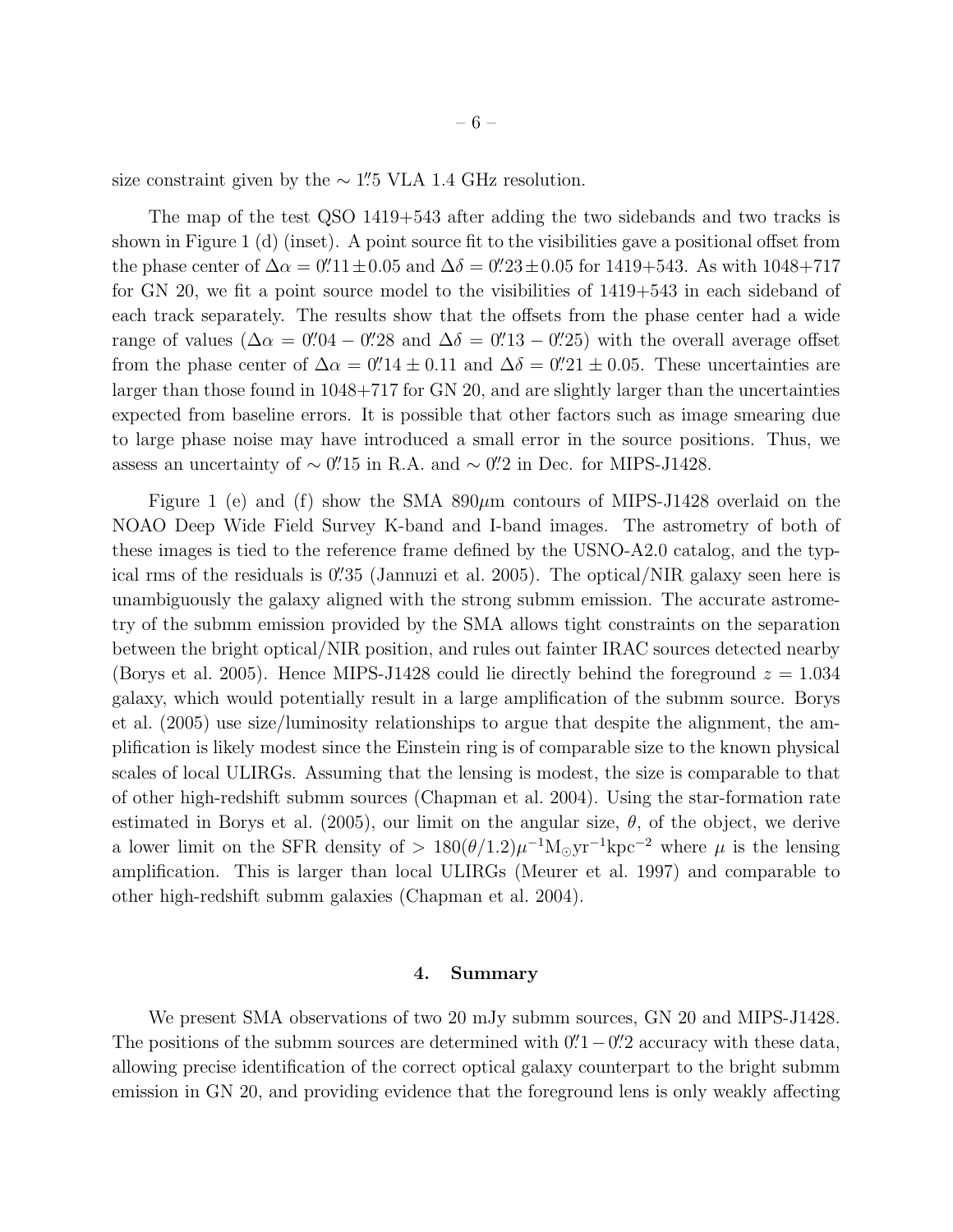the observed high FIR luminosity in MIPS-J1428. If many of the bright submm galaxies are slightly lensed objects similar to MIPS-J1428, then the implied source counts of inherently bright submm galaxies are over-predicted. Detailed studies, however, exist for only a few sources, and future surveys such as SHADES (Mortier et al. 2005) will provide important information about the star formation properties at high-redshifts.

The Submillimeter Array is a joint project between the Smithsonian Astrophysical Observatory and the Academia Sinica Institute of Astronomy and Astrophysics, and is funded by the Smithsonian Institution and the Academia Sinica. This work made use of observations made with the Spitzer Space Telescope, which is operated by JPL, California Institute of Technology under NASA contract 1407. This work made use of images provided by the NOAO Deep Wide-Field Survey (Jannuzi & Dey 1999) which is supported by the National Optical Astronomy Observatory (NOAO). NOAO is operated by AURA, Inc., under a cooperative agreement with the National Science Foundation.

#### REFERENCES

- Alexander, D. M., et al. 2003, AJ, 126, 539
- Barger, A. J., et al. 1998, Nature, 394, 248
- Barger, A. J., Cowie, L. L. & Richards, E. A. 2000, AJ, 119, 2092
- Borys, C., Chapman, S., Halpern, M. & Scott, D. 2003, MNRAS, 344, 385
- Borys, C., et al. 2004, MNRAS, 352, 759
- Borys, C., et al., 2005, ApJ, accepted (astro-ph/0509361)
- Blain, A. W., Smail, I., Ivison, R. J., Kneib, J. -P. & Frayer, D. T. 2002, PhR, 369, 111
- Chapman, S. C., Richards, E. A., Lewis, G. F., Wilson, G. & Barger, A. J. 2001, ApJ, 548, 147
- Chapman, S. C., et al. 2003, ApJ, 585, 57
- Chapman, S. C., Smail, I., Windhorst , R., Muxlow, T., & Ivison, R. J. 2004, ApJ, 611, 732
- Cowie, L. L., Barger, A. J. & Kneib, J. -P. 2002, AJ, 123, 2197
- Dowell et al. 2003, SPIE, 4855, 73
- Downes et al. 1999, A&A, 347, 809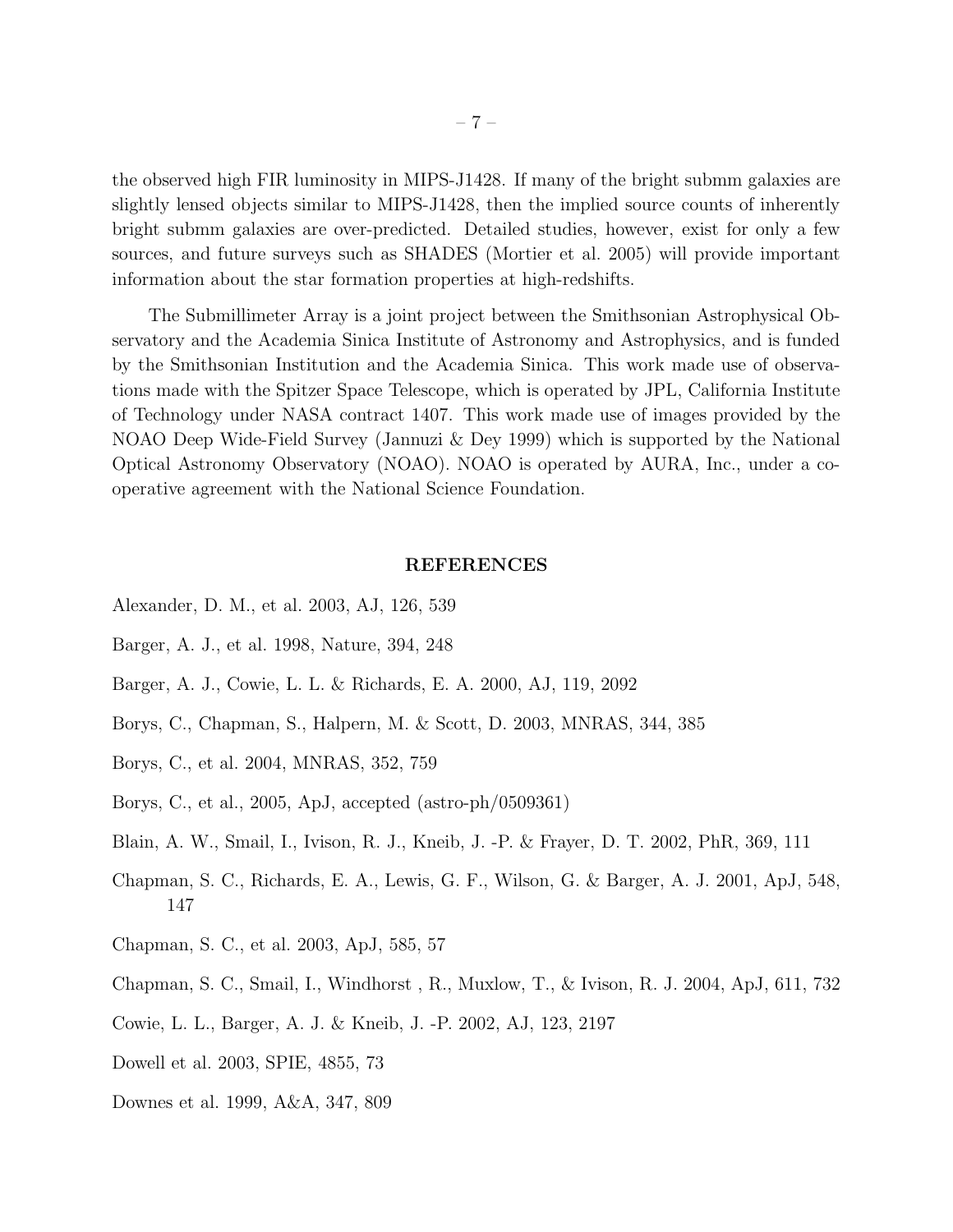Dunlop et al. 2004, MNRAS, 350, 769

- Eales, S., Lilly, S., Webb, T., Dunne, L., Gear, W., Clements, D. & Yun, M. S. 2000, AJ, 120, 2244
- Fazio, G. G. et al. 2004, ApJS, 154, 10
- Ford, H. C. et al. 1998, SPIE, 3356, 234
- Greve, T. R., Ivison, R. J., Bertoldi, F., Stevens, J. A., Dunlop, J. S., Lutz, D. & Carilli, C. L. 2004, MNRAS, 354, 779
- Giavalisco M. et al. 2004, ApJ, 600, L93
- Ho, P. T. P., Moran, J. M. & Lo, K. Y. 2004, ApJ, 616, 1
- Hughes, D. H., et al. 1998, Nature, 394, 241
- Ivison, R. J., et al. 1998, MNRAS, 298, 583
- Ivison, R. J., et al. 2002, MNRAS, 337, 1
- Jannuzi, B. T. & Dey, A., 1999, in "Photometric Redshifts and the Detection of High Redshift Galaxies", ASP Conference Series, Vol. 191, Edited by R. Weymann, L. Storrie-Lombardi, M. Sawicki, and R. Brunner. ISBN: 158381-017-X, p. 111
- Jannuzi, B. T. et al. 2005, in prep.
- Johnston, K. J. et al. 1995, AJ, 110, 880
- Meurer, G. R., Heckman, T. M., Lehnert , M. D., Leitherer, C., & Lowenthal, J., 1997, AJ, 114, 54
- Mortier, A. M. J., et al. 2005, MNRAS in press
- Pope, A., Borys, C., Scott, D., Conselice, C., Dickinson, M. & Mobasher, B. 2005, MNRAS, 358, 149
- Richards, E. A. 2000, ApJ, 533, 611
- Sault, R. J., Teuben, P. J., & Wright, M. C. H. 1995, in ASP Conf. Ser. 77, Astronomical Data Analysis Software and Systems IV, ed. R. A. Shaw, H.E. Payne, & J. J. E. Haynes (San Francisco:ASP), 433

Scott et al. 2002, MNRAS, 331, 817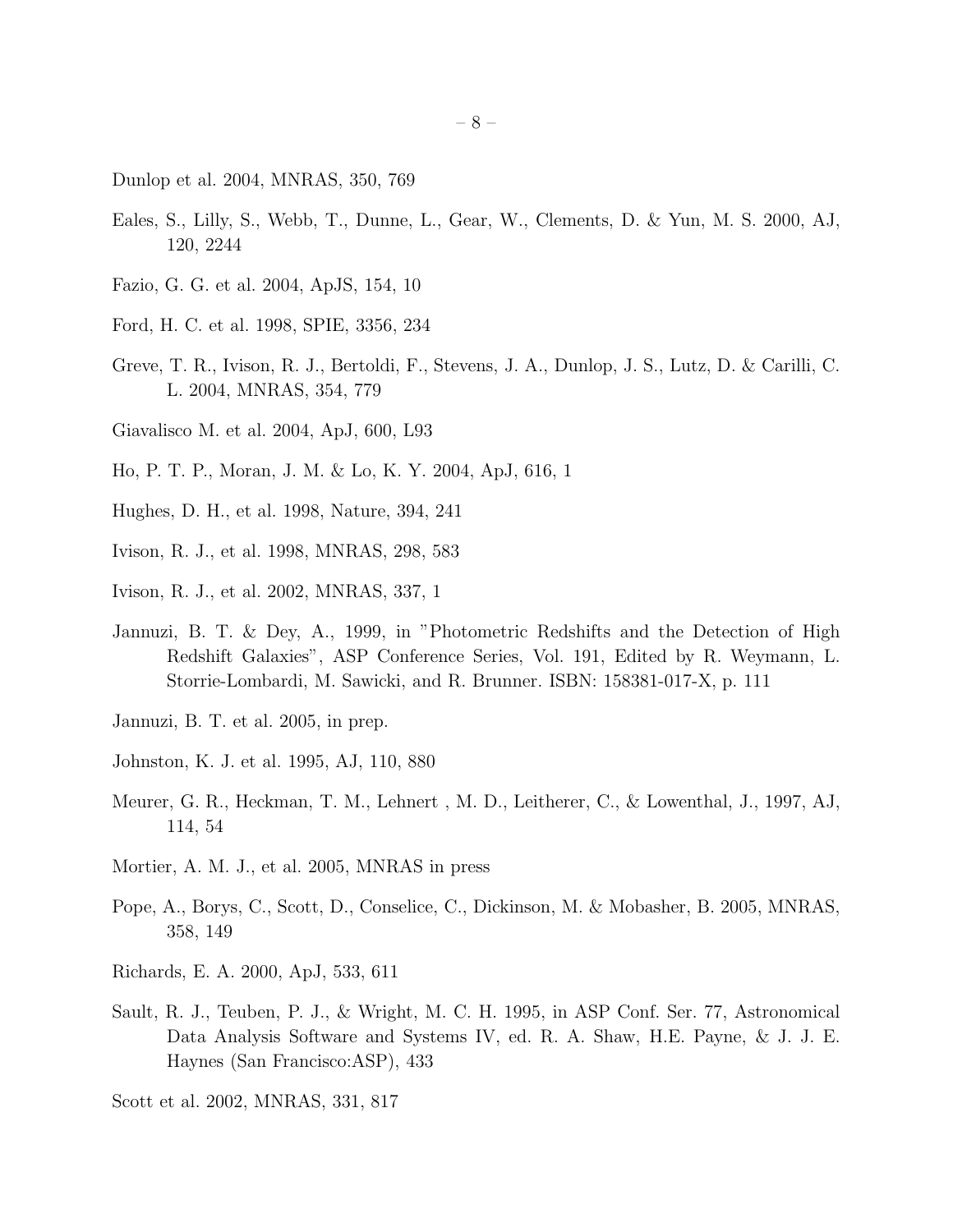- Soifer, B. T., Spitzer/NOAO Team, 2004, AAS, 204, 4805
- Smail, I., Ivison, R. J. & Blain, A. W. 1997, ApJ, 490, 5
- Wang, W.-H., Cowie, L. L. & Barger, A. J. 2004, ApJ, 613, 655
- Wang, Z., et al. 2004, ApJS, 154, 193
- Webb, T. M., et al. 2003, ApJ, 587, 41

This preprint was prepared with the AAS  $\rm \emph{L4}$  macros v5.2.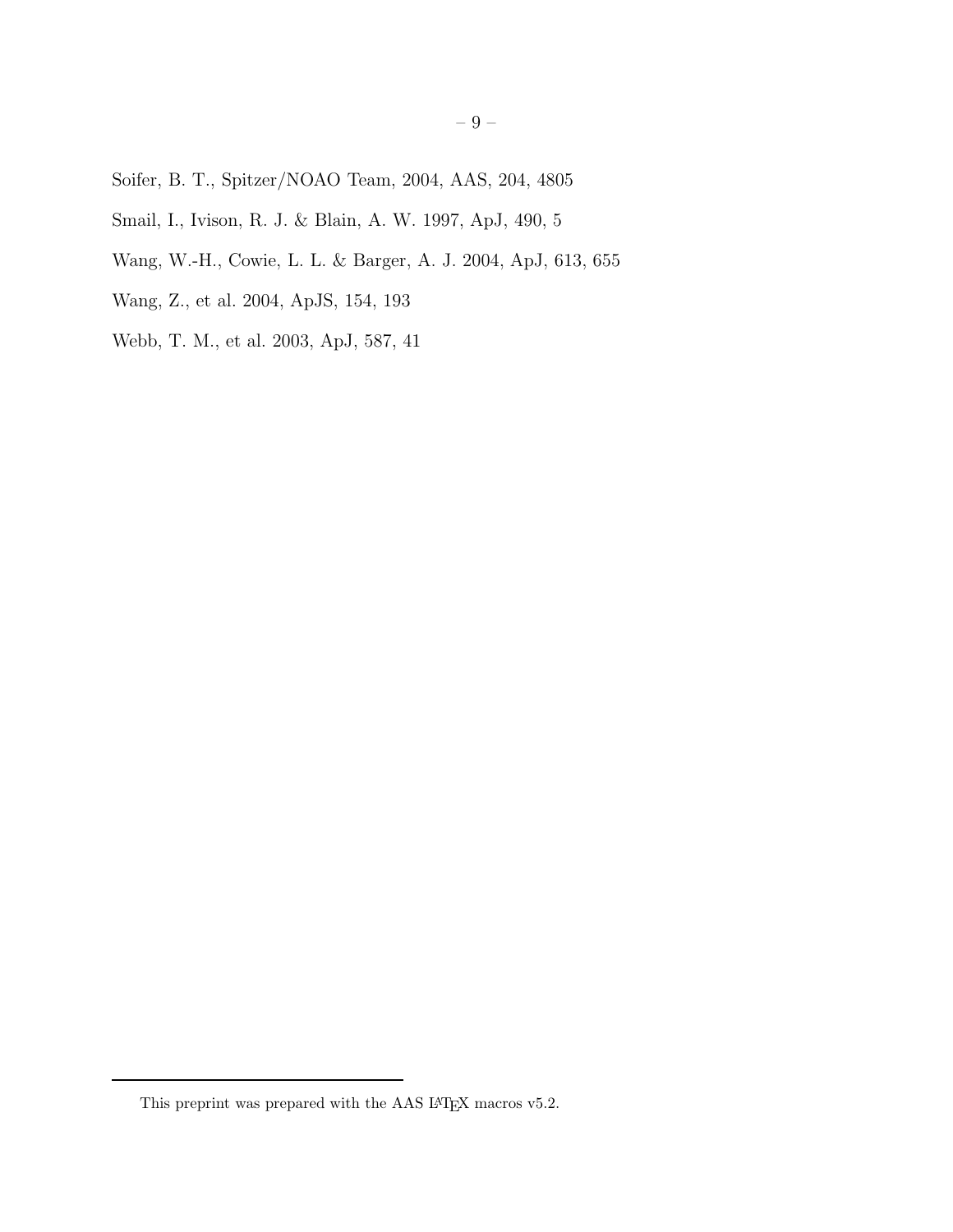

Fig. 1.— (a) The SMA 890 $\mu$ m map of GN 20 and (inset) 1048+717. The lowest positive contours represent  $2\sigma$ , and the contours increase by  $1\sigma$  for GN 20, and by  $2\sigma$  for 1048+717. The lowest negative contour is  $2\sigma$  and increases by  $1\sigma$ . (b) The SMA 890 $\mu$ m contours overlaid on the *Spitzer* IRAC 3.6 $\mu$ m image and over the (c) HST ACS V-band image, both obtained from the GOODS archive. The IRAC and HST images are corrected for the known 0'38 offset in declination. The 4, 6, and 8  $\sigma$  contours from (a) are shown, and errorbars near the center show the astrometric accuracy of the SMA image. (d) The SMA map of MIPS-J1428 and (inset) 1419+543. The contours are the same as in GN 20. The smallness of the astrometric errors  $(0''1 - 0''2)$  from the phase center in the  $1048+717$  and  $1419+543$ maps prove the robustness of the astrometry of GN 20 and MIPS-J1428. The SMA  $890\mu$ m map of MIPS-J1428 is shown overlaid on the NDWFS  $(e)$  K-band image and the  $(f)$  I-band image. The 3, 5, and 7  $\sigma$  contours from (d) are shown, and errorbars near the center show the astrometric accuracy of the SMA image.